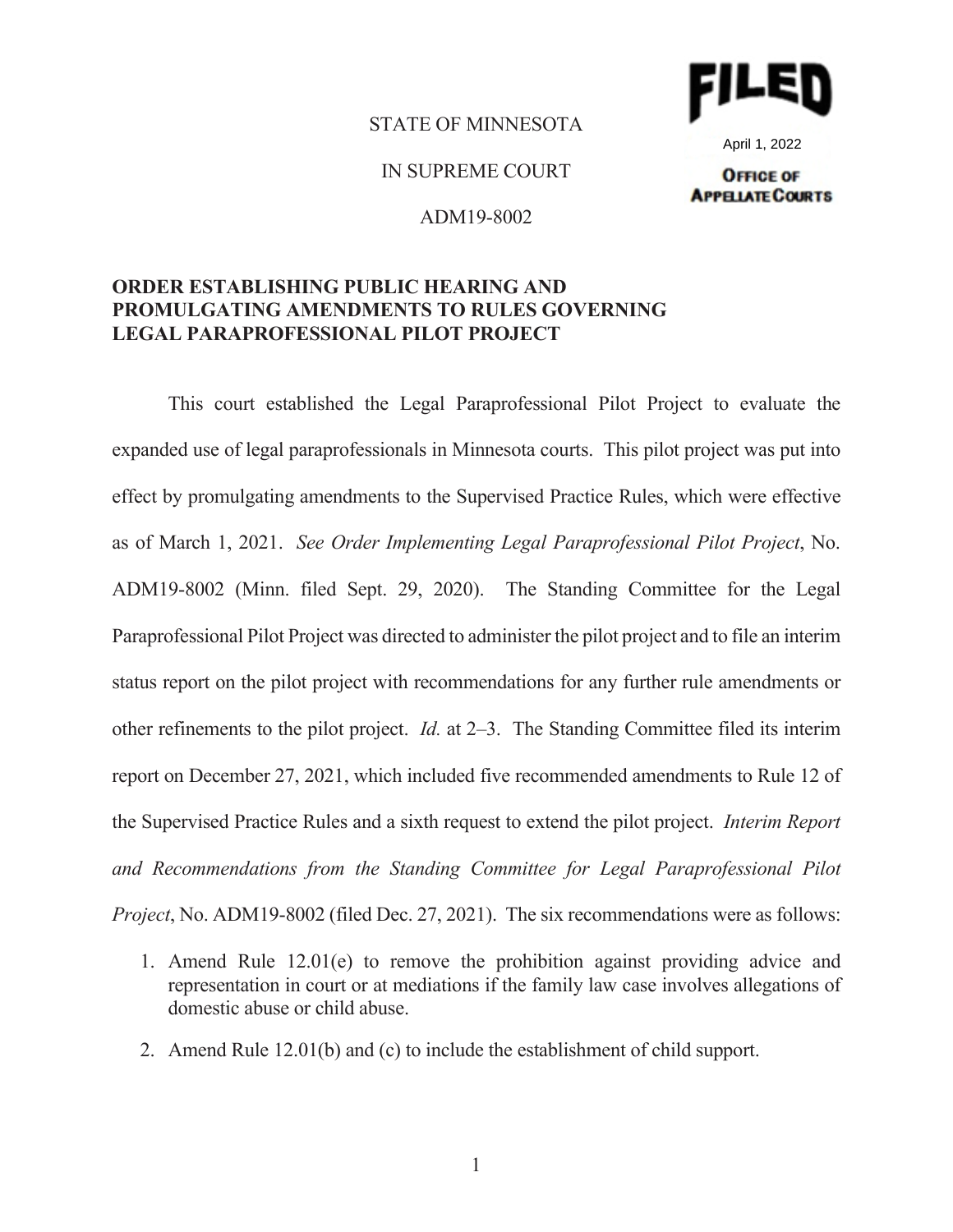- 3. Amend Rule 12.01(a) to eliminate the requirement that a "district court have an established Housing Court or a dedicated calendar for housing disputes" for a legal paraprofessional to provide services in that court.
- 4. Amend Rule 12.01(f) to clarify Appendix 1 to Rule 12 of the Supervised Practice Rules.
- 5. Add eligibility to provide advice and representation in Order for Protection and Harassment Restraining Order cases to the scope of work in which a legal paraprofessional may provide services.
- 6. Extend the Pilot Project and continue the amended Supervised Practice Rules that govern the Pilot Project to March 31, 2024.

*Id.* at 7–10.

 On January 28, 2022, we opened a public-comment period, and six written comments were filed. Three of the comments expressed explicit support for some or all of the proposed recommendations. These comments were submitted by the National Federation of Paralegal Associations, the Institute for the Advancement of the American Legal System, and the Minnesota Paralegal Association. Three other groups submitted comments expressing concern about expanding the pilot program into cases involving domestic abuse, implicating recommendations 1 and 5 above. These comments were submitted by the Domestic Abuse Committee of the Family Law Section and the Family Law Section of the Minnesota State Bar Association, Standpoint and the Minnesota Coalition Against Sexual Assault, and the St. Paul and Ramsey County Domestic Abuse Intervention Project.

 We have considered the Standing Committee's recommendations and have reviewed the written comments. Following that review, we have concluded that the recommendations and proposed amendments which received only support, and for which no concerns were raised, will be adopted. This includes the amendments to Rule 12.01 made in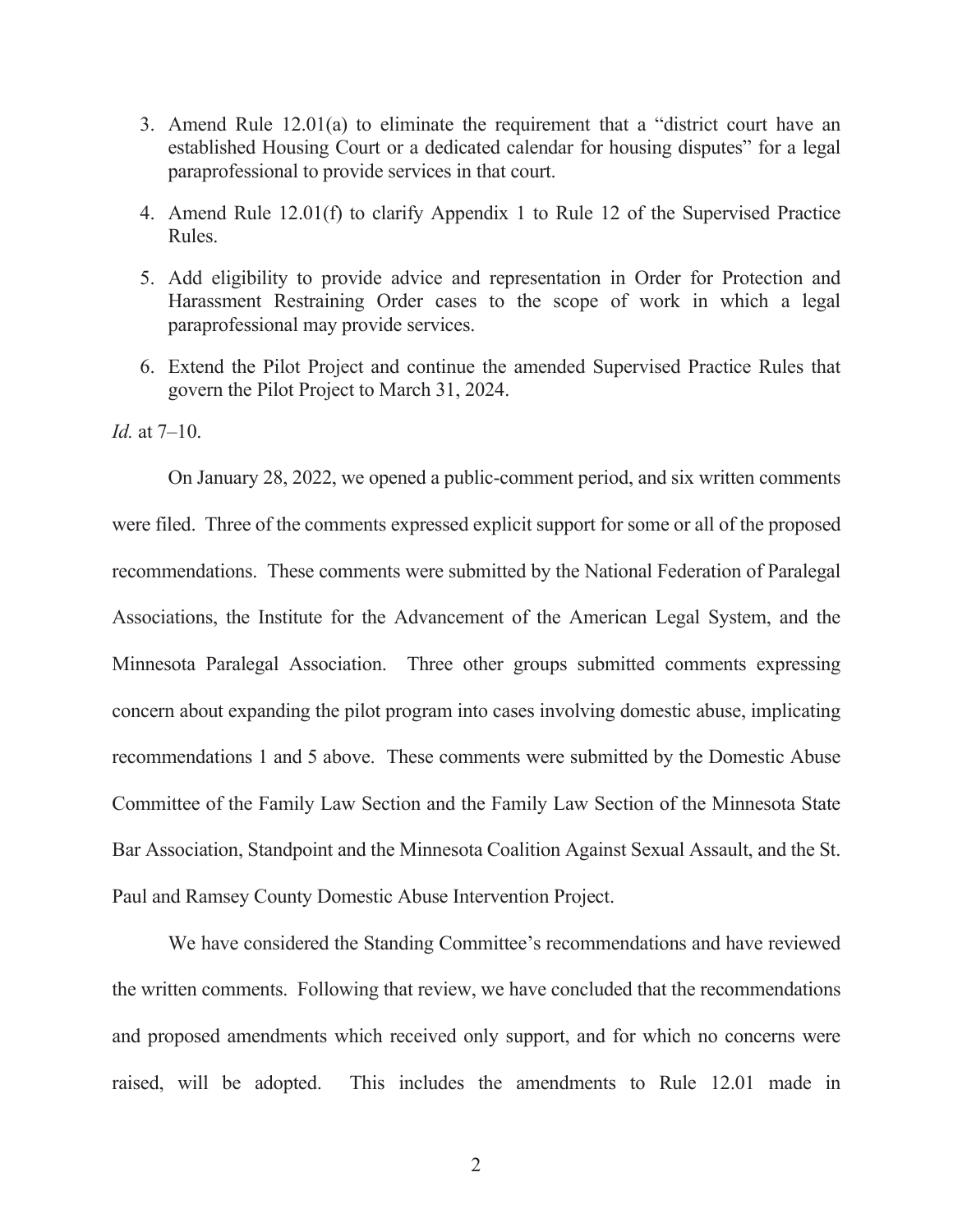recommendations 2–4, as well as recommendation 6 extending the pilot project to March 31, 2024. The action to be taken on recommendations 1 and 5 will be decided following a public hearing. A copy of the Standing Committee's report with the proposed amendments and recommendations is available on the public access site for the Minnesota Appellate Courts, under case number ADM19-8002 – *Interim Report and Recommendations from the Standing Committee for Legal Paraprofessional Pilot Project* (filed Dec. 27, 2021).

### IT IS HEREBY ORDERED THAT:

1. The Supervised Practice Rules are amended as shown below. The amendments are effective as of May 1, 2022.

 2. The pilot project is extended. The pilot project shall end and the Supervised Practice Rules that govern the pilot project shall expire on March 31, 2024. On or before January 17, 2024, the Standing Committee shall file a final status report on the pilot project that includes recommendations for continuation, abandonment, or modification of the pilot project, or for permanent codification of the rules for the pilot project. The Standing Committee may file an additional interim report by January 15, 2023.

 3. A hearing will be held before this court to consider recommendations 1 and 5 contained within the Interim Report and Recommendations from the Standing Committee for Legal Paraprofessional Pilot Project filed on December 27, 2021. The hearing will take place in the Supreme Court Courtroom, State Capitol, Saint Paul, Minnesota, on May 17, 2022, at 10 a.m. Any person or organization who wishes to make a presentation at the hearing in support of or in opposition to recommendations 1 or 5 shall file a request to so appear along with one copy of the material to be presented with the Clerk of the Appellate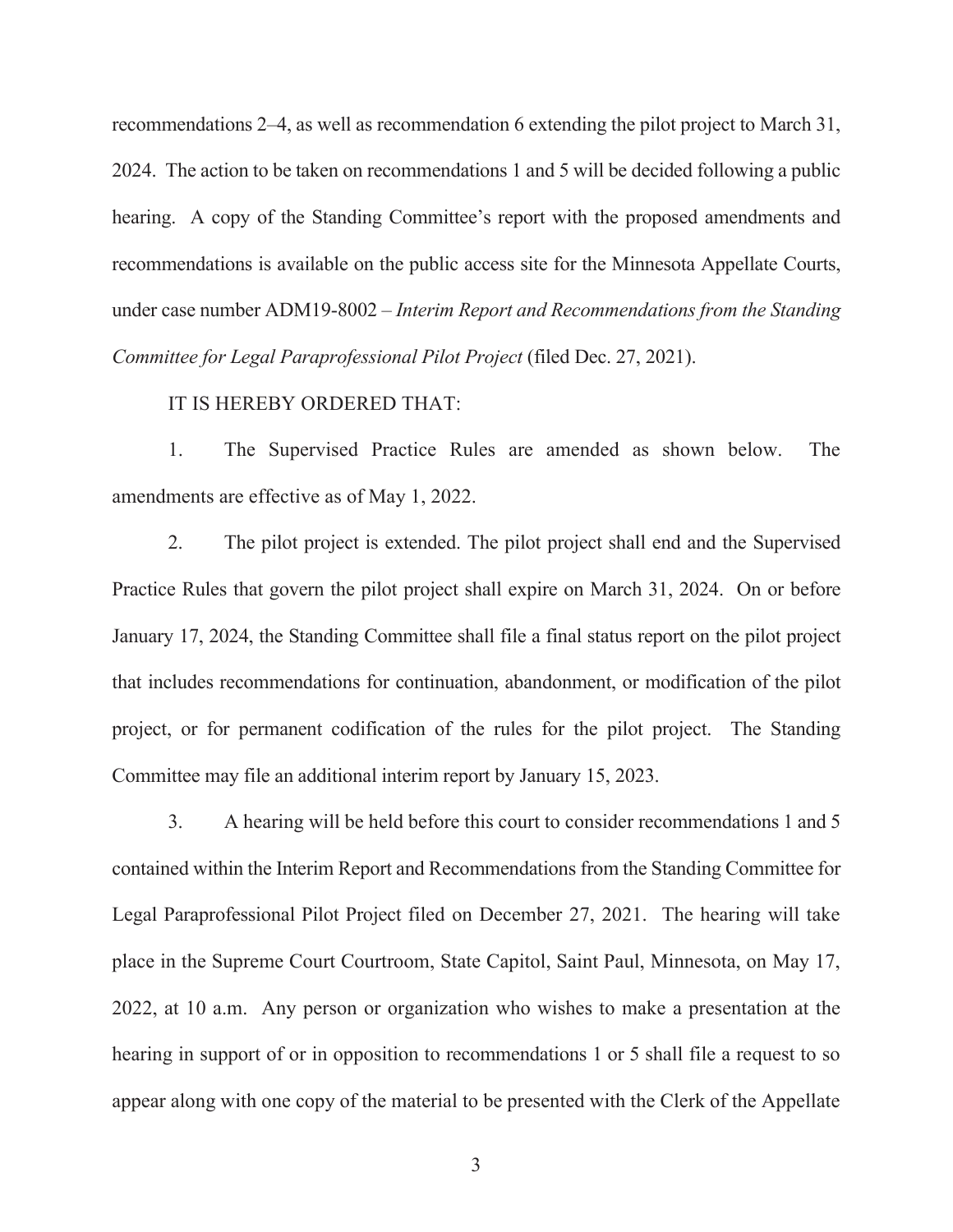Courts, using the appellate courts' e-filing application, E-MACS, if required to do so. *See* Minn. R. Civ. App. P. 125.01(a)(1). All requests and accompanying materials shall be filed so as to be received by the Clerk's office no later than April 26, 2022.

Dated: April 1, 2022 BY THE COURT:

hinoferandillers

Lorie S. Gildea Chief Justice